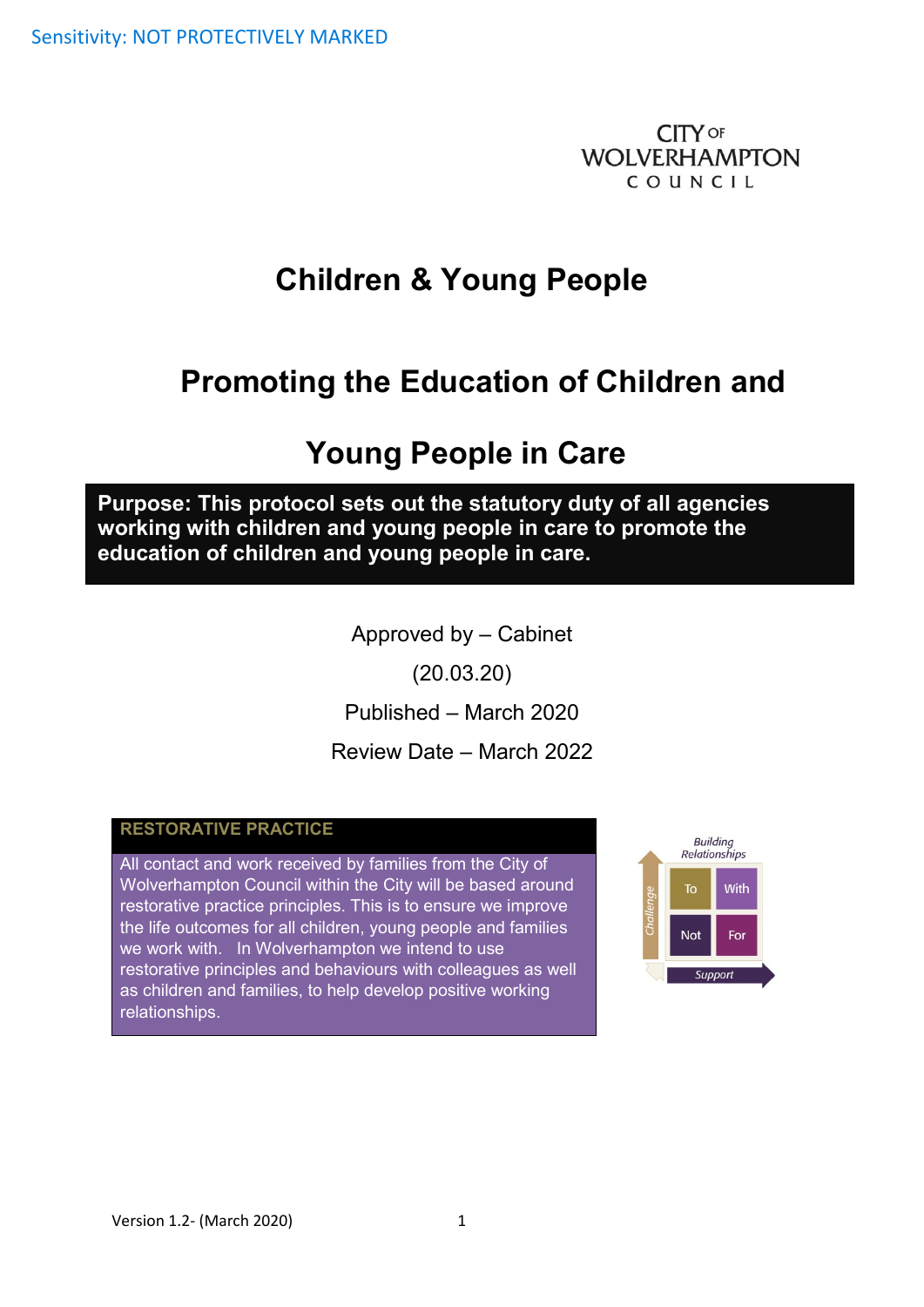| <b>REVIEW LOG</b>                                                                                                                                                                                                                                           |                |                                                                                                               |                                                                                                                                                                     |  |
|-------------------------------------------------------------------------------------------------------------------------------------------------------------------------------------------------------------------------------------------------------------|----------------|---------------------------------------------------------------------------------------------------------------|---------------------------------------------------------------------------------------------------------------------------------------------------------------------|--|
| <b>Date</b>                                                                                                                                                                                                                                                 | <b>Version</b> | <b>Comments</b>                                                                                               | Approved by                                                                                                                                                         |  |
| Sept 2019                                                                                                                                                                                                                                                   | 1.0            | New Protocol produced to<br>amalgamate all Children<br>and Young People in Care<br><b>Education Policies.</b> | <b>Children and Young People</b><br>Leadership Team (25 <sup>th</sup> June<br>2019) and Joint Leadership<br><b>Children and Education</b><br>Team $(9th$ Sept 2019) |  |
| Dec 2019                                                                                                                                                                                                                                                    | 1.1            | Amended to align with<br>mileage rate in the Fees<br>and Allowance Procedure                                  | Head of Inclusion 17th<br>November 2019 and Head of<br><b>Children and Young People</b><br>in Care 6th December 2019                                                |  |
| <b>March 2020</b>                                                                                                                                                                                                                                           | 1.2            | Amended school transport-<br>mileage entitlement to<br>reflect 45p.                                           | Cabinet 18,03,20                                                                                                                                                    |  |
| This system of recording review dates is designed to ensure staff at all times use the<br>correct version of the up to date Policy. This system is used on all Wolverhampton City<br>Council – Children, Young People and Families Policies and Procedures. |                |                                                                                                               |                                                                                                                                                                     |  |

## **CONSULTATION**

The following people have been consulted on this policy:

- Head of Inclusion Service
- Head of Children and Young People in Care
- Virtual School Head
- Children and Young People Leadership Team
- Joint Children and Education Leadership Team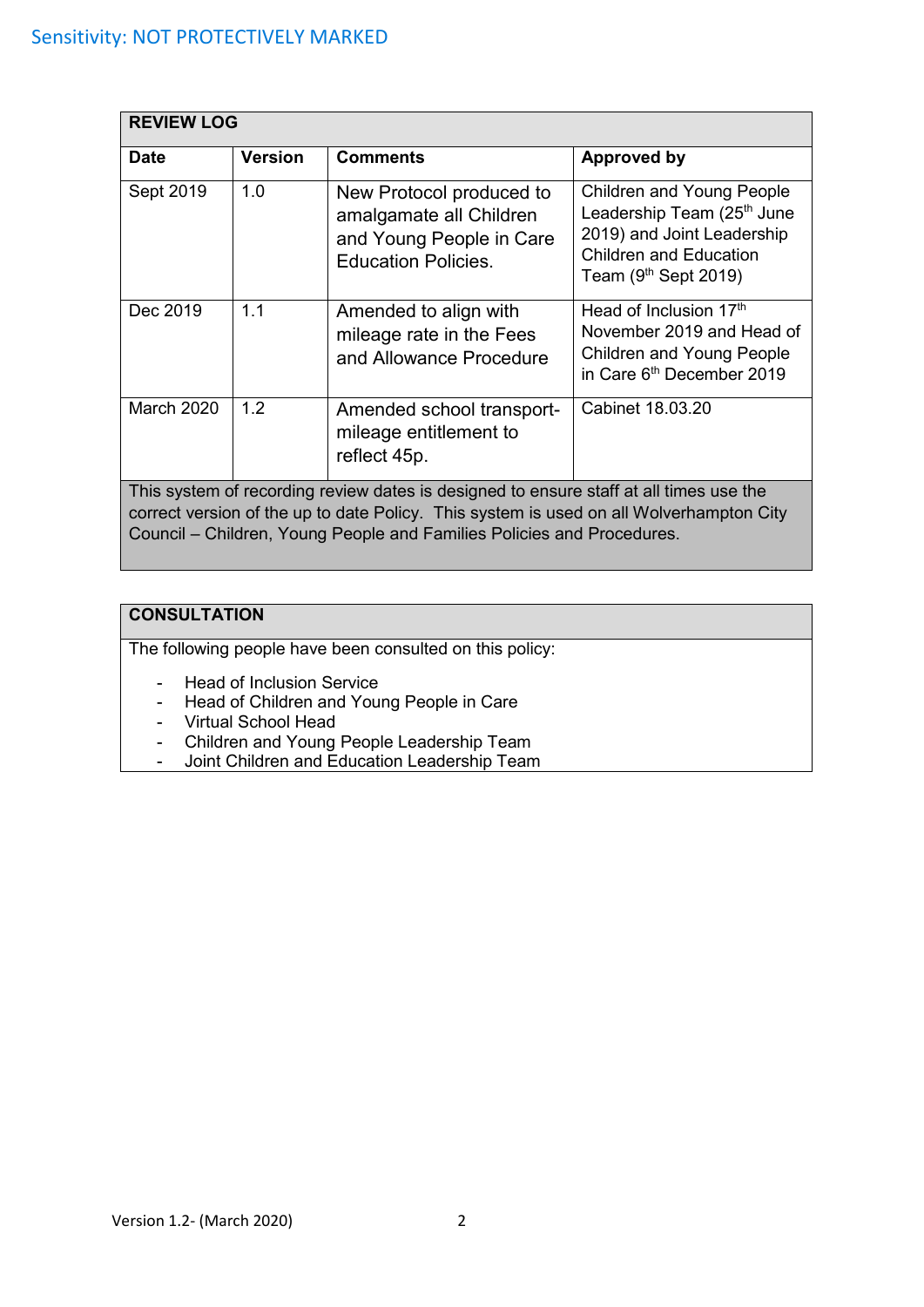# **Index**

| 1.0  |                   |  |
|------|-------------------|--|
| 2.0  |                   |  |
| 3.0  |                   |  |
| 4.0  |                   |  |
| 5.0  |                   |  |
| 6.0  |                   |  |
| 7.0  |                   |  |
| 7.7  |                   |  |
| 7.8  |                   |  |
| 7.9  |                   |  |
| 7.10 |                   |  |
| 8.0  |                   |  |
| 8.5  |                   |  |
| 8.6  |                   |  |
| 9.0  |                   |  |
| 9.10 |                   |  |
| 10.0 |                   |  |
|      | <b>Appendices</b> |  |

# **A- Pupil Premium Guidance for Designated Teachers**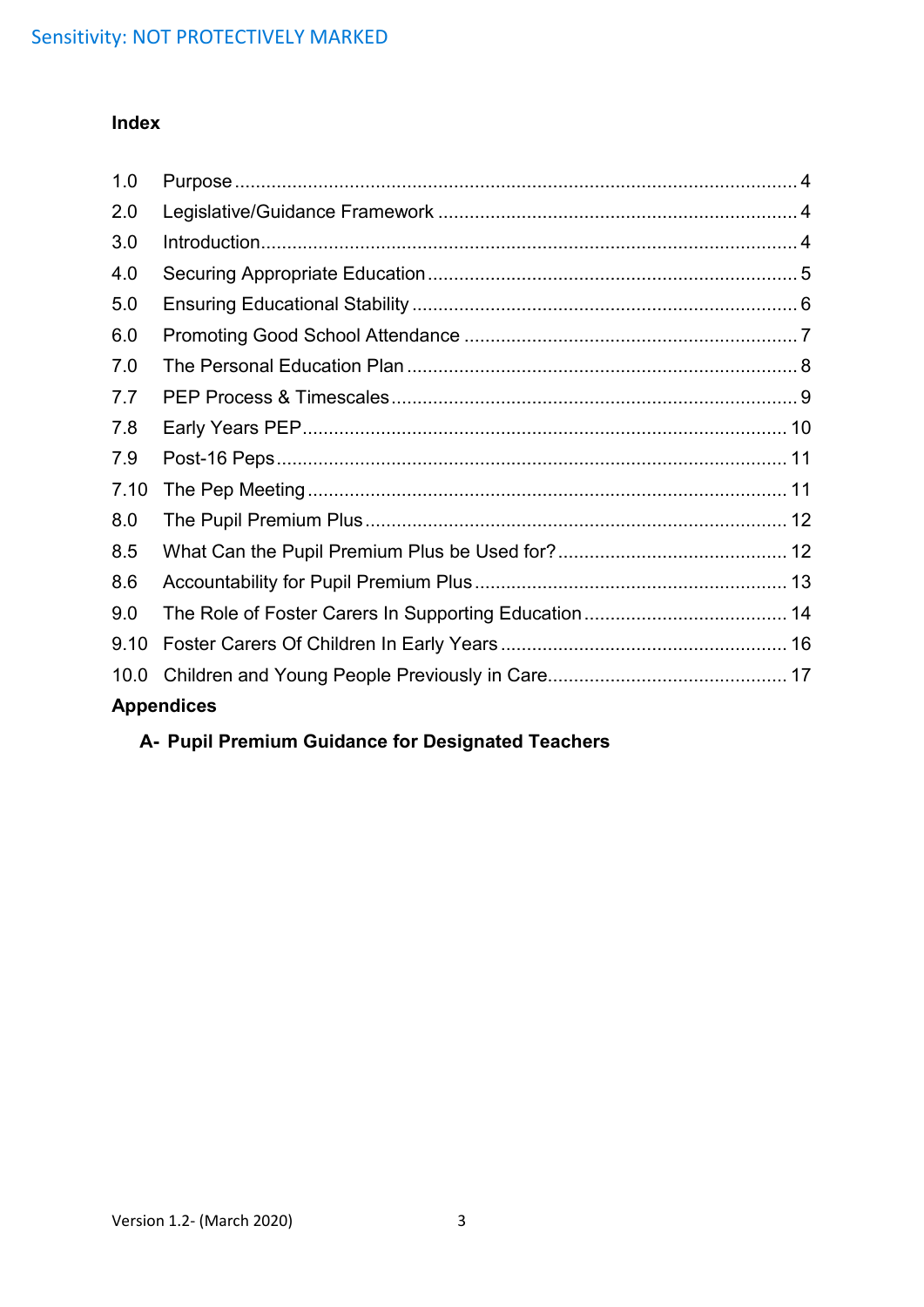#### <span id="page-3-0"></span>**1.0 PURPOSE**

1.1 The purpose of this protocol is to ensure that all agencies working with a child and young person in care understand their statutory duty to promote the education of children in this cohort. The protocol aims to help parents, carers and other professionals to understand each other's roles and to encourage joint working between all parties to ensure that the above duty is effectively discharged.

#### <span id="page-3-1"></span>**2.0 LEGISLATIVE/GUIDANCE FRAMEWORK**

#### • **Children Act 2008**

Sets out the steps that we will make, together with local delivery partners, to improve the outcomes of children and young people under corporate parenting responsibilities.

• **Promoting the Education of Looked After Children and Previously Looked After Children: Statutory Guidance for Local Authorities, DFE 2018** 

"This guidance sets the framework through which local authorities discharge their statutory duty under 22(3A) of the Children Act 1989 to promote the educational achievement of looked after children." This policy references, and frequently paraphrases, this guidance and all children's social workers and Independent Reviewing Officers should familiarise themselves with it.

#### • **Children & Social Work Act 2017**

Introduces an extension to the role of the Virtual School Head (VSH) – to promote the education of children who have left care via an adoption, special guardianship or child arrangements order ('previously looked after' children) via the provision of advice and information.

- Children and Families Act 2014 requirement of local authorities to appoint a lead officer (VSH) to promote education of looked after children.
- Fostering regulations / Fostering National Minimum Standard 8: Promoting educational attainment

#### <span id="page-3-2"></span>**3.0 INTRODUCTION**

3.1 It is the responsibility of City of Wolverhampton Council (the Council) as a Corporate Parent for children and young people in care to ensure that any child or young person in its care receives appropriate education and that their progress is prioritised and maximised. Statutory duties apply, including ensuring that educational needs (including any special educational needs) are met and addressed in the most effective, coordinated way possible. The Council will take all reasonable steps to support the inclusion, attendance, well-being and achievement of children and young people in care and to promote high aspirations for them.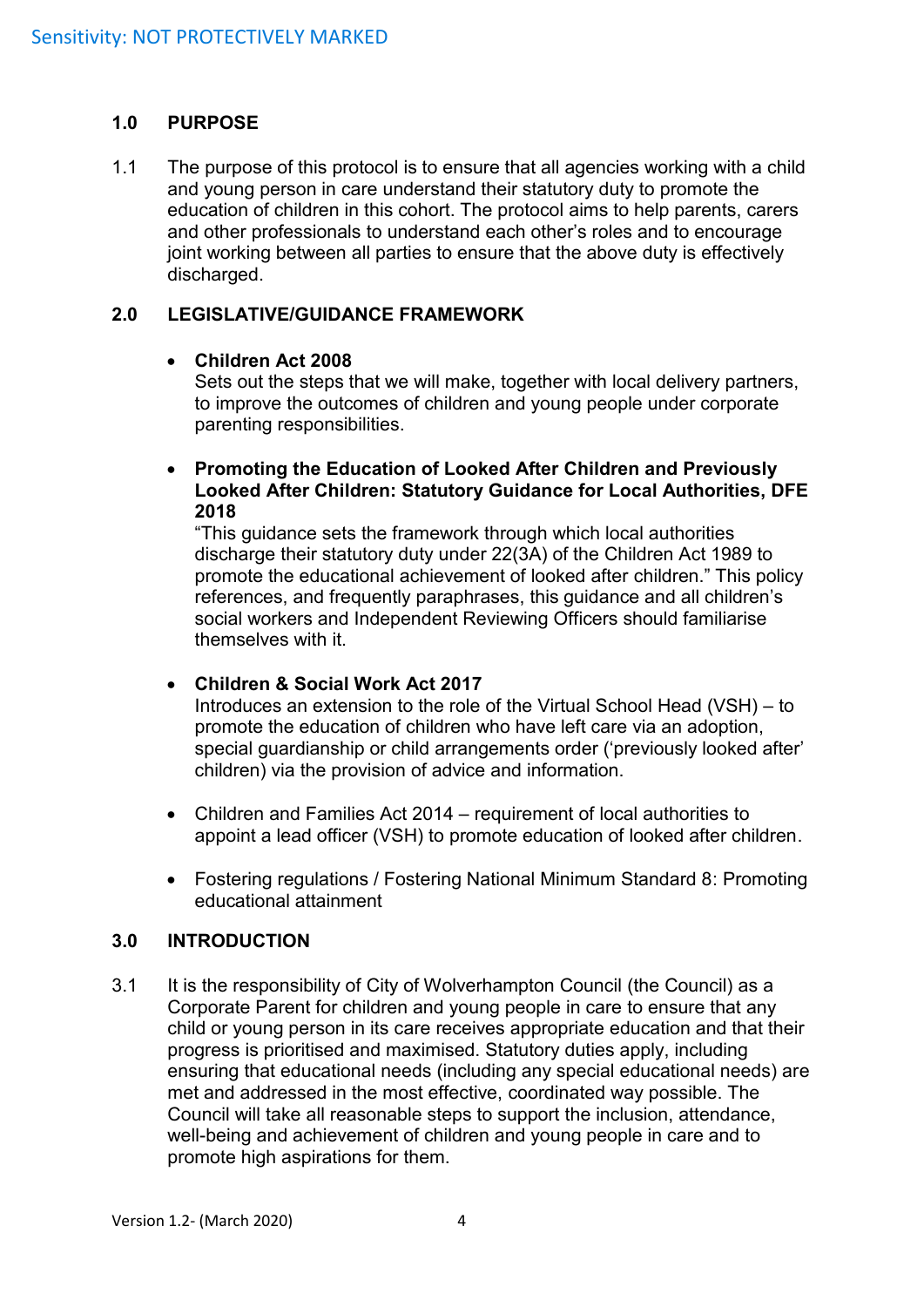- 3.2 The Council will ensure that a suitably qualified Virtual School Head (VSH) is in place to ensure that the local authority effectively discharges its duty and that the VSH has the resources, time, training and support needed to be effective.
- 3.3 The VSH has the responsibility to ensure that the Council effectively discharges its duty to promote the education of children and young people in care and previously in care. The VSH will manage the Virtual School Team, who will work in collaboration with all key partners to promote the inclusion, attendance, attainment and progress of all children and young people in care.
- 3.3 In Wolverhampton we have a Model [School Policy](file://///core/data/AdultsAndComm$/CYP/Shared%20Information%20(Read%20Only)/Children%20and%20Families/C&F%20-%20Policies,%20Procedures%20and%20Protocols/INDEXNEW_files/DO%20NOT%20USE/Alpha/L/LAC/Model%20School%20Policy.pdf) for Children and Young People in Care (which also includes children and young people previously in care and young people in the criminal justice system). Children and young people's services should be aware of this as a model of good practice for working effectively with schools.

### <span id="page-4-0"></span>**4.0 SECURING APPROPRIATE EDUCATION**

- 4.1 All children and young people in care should have access to a high quality educational placement which best suits their needs. The Council will seek to place children and young people in care in schools and other providers that are rated as either Outstanding or Good by Ofsted. Children should not be placed in settings which are rated as **Inadequate**, unless exceptional circumstances apply (such as when a child has moved care placement and it is deemed - with the agreement of the VSH - to be the best available school).
- 4.2 Children and young people in care should only be placed in schools or alternative education providers (as their main educational setting) that are registered with the Department for Education (DfE). In assurance of this, social workers and placement services, including SENSTART, will ensure that they make the necessary checks whenever a care and/or educational placement is arranged. The Virtual School Team will also monitor the appropriateness and effectiveness of educational placements.
- 4.3 The child's social worker is responsible for ensuring that children and young people in care have an appropriate school place and that suitable transport arrangements are made to facilitate their attendance. Social workers should seek a school or other education setting that is best suited to their child's needs, working in partnership with carers, School Admissions, the VSH and other agencies as appropriate.
- 4.4. Children and young people in care will be given highest priority in school admissions and in all oversubscription criteria in accordance with the School Admissions Code.
- 4.5 If a child or young person in care needs to be admitted to a school outside Wolverhampton, the social worker should contact the school admissions team in the local authority where the child resides, for advice on how the school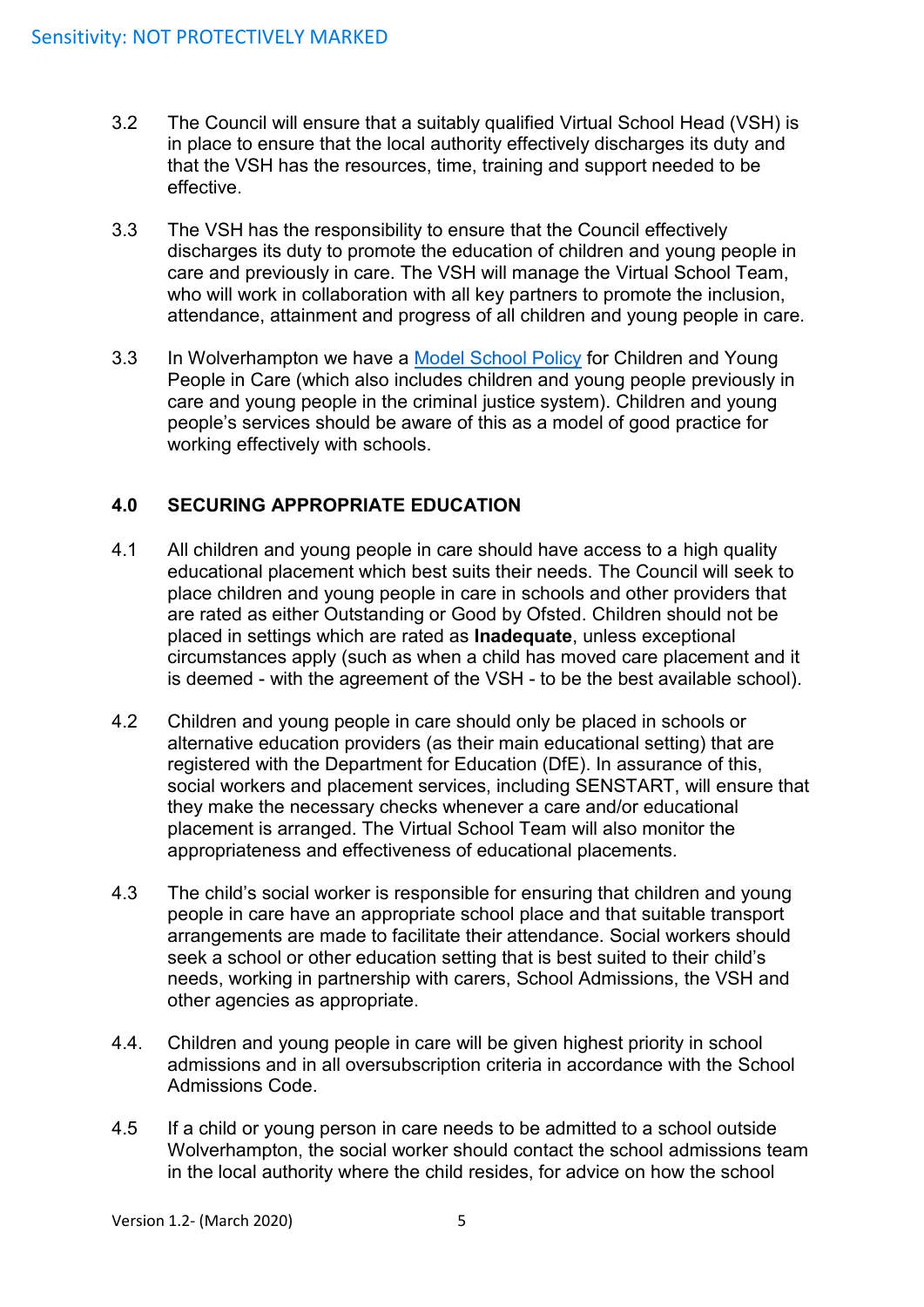admissions process works and on the availability and suitability of school places.

- 4.6 For children and young people in care living in Wolverhampton, the **School Admissions Team** will ensure that they are allocated an appropriate school place without drift or delay. Where a child needs to move to a school within Wolverhampton outside of the normal admissions round (called an in-year transfer), the child's social worker must contact School Admissions and notify the VSH, who will offer advice where appropriate.
- 4.7 The School Admissions Team will use their powers of direction where necessary, with the support of the VSH and other key partners as appropriate. If an academy is deemed to be the most appropriate school for a child or young person in care but is refusing to admit the child, then School Admissions and/or the VSH will apply to the Secretary of State for a direction to the academy if required.
- 4.8 If the child has a Special Educational Need or Disability (SEND) the SEND team in the local authority where the child resides may also need to be consulted. If the child is in receipt of an Education, Health and Care Plan (EHCP) for SEND, the SEND team are responsible for identifying and arranging appropriate education. Therefore, in all cases where children and young people in care have an EHCP, the child's social worker will need to work closely with the appropriate SEND team in securing an appropriate educational placement. Parental preference is also key is arranging education for a child with SEND so, where appropriate, this should also be gathered by the social worker so that a properly informed decision can be made.
- 4.9 Where further advice is required for a child with special education need or disability, the child's social worker should seek advice either from the Educational Psychologist (EP) linked to the child's school, or the one of the EPs based within the Virtual School Team.
- 4.10 If social workers need further information on how the school admissions process works, or advice or support in securing the most appropriate school place, they should consult with the VSH and/or the school admissions team in the local authority where the child resides. If the child has a Special Educational Need or Disability (SEND) then the SEND team in the local authority where the child resides may also need to be consulted.

### <span id="page-5-0"></span>**5.0 ENSURING EDUCATIONAL STABILITY**

5.1 Research shows that children and young people in care are more likely to experience disruption and changes in educational placement compared to other children, and that such disruption often has a negative effect on a child's attainment. The allocated social worker should do everything possible to minimise disruption to the child's education, whatever the child's age. Stability and continuity in education is important at all stages, and particularly so at key stage 4 (years 10 and 11, ages 14-16).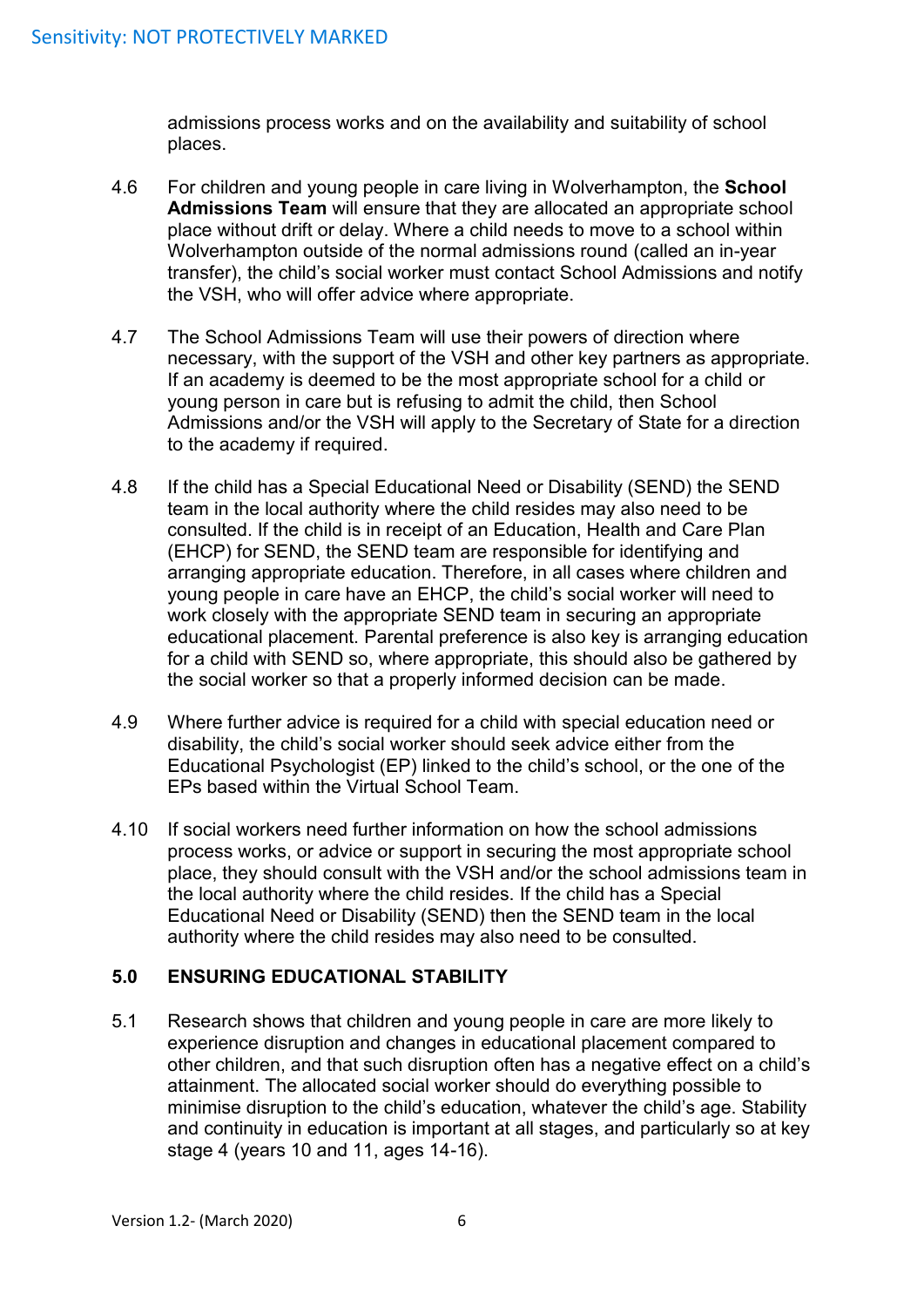- 5.2 If it is not possible to maintain the child's existing education placement, the child's new school placement must be arranged in consultation with the VSH at the same time as the care placement. The VSH and Virtual School Team will support social workers to ensure timely provision of a suitable education placement for children & young people in care. Therefore, **the VSH must be consulted prior to any school move for a child and young person in care**  and their views should be given appropriate consideration as part of decisions on placement moves.
- 5.3 In the case of an emergency placement, in accordance with statutory guidance, the child's social worker should secure a suitable new education placement within 20 school days.
- 5.4 An appropriate education should be full-time and schools judged by Ofsted to be 'good' or 'outstanding' should be prioritised when seeking a school place. Children and young people in care should not be placed in a school judged by Ofsted to be 'inadequate' unless there are exceptional, evidence-based reasons. In such cases, the VSH should be consulted for advice.
- 5.5 **Carers should not take children & young people in care out of school for holidays during term time**. Social care will not give authorisation for children's holidays during term time, unless in very exceptional circumstances. If a carer feels that exceptional circumstances apply in such a case, they should submit a request to their child's social worker, who will forward the request in writing to the Virtual School Head. As the authorising officer on behalf of the local authority, the VSH will consider the request and provide a written response to the social worker within 10 working days of receipt of the request. In such cases, carers should also submit a request to the child's school, either at the same time, or prior to submitting the request the local authority. The social worker and/or VSH will discuss the request with the school and, in most cases, arrive at a joint decision.

### <span id="page-6-0"></span>**6.0 PROMOTING GOOD SCHOOL ATTENDANCE**

- 6.1 It is imperative that poor attendance is identified early on. As soon as poor attendance is identified (normally below 95% in any school year) then the child's social worker should seek to identify solutions via a professional dialogue between all key partners (e.g. carers, parents, school, education welfare officer & social worker) as well as discussing any issues with the child themselves.
- 6.2 It is also extremely important that parents and carers talk to children about how they feel about school, particularly if they have recently started at a new school, and raise any concerns with school staff and child's social worker immediately. There are many factors that contribute to non-attendance. These include:
	- Bullying
	- Significant events or disruption in the child/young person's life
	- Negative past experiences of school
	- Low self esteem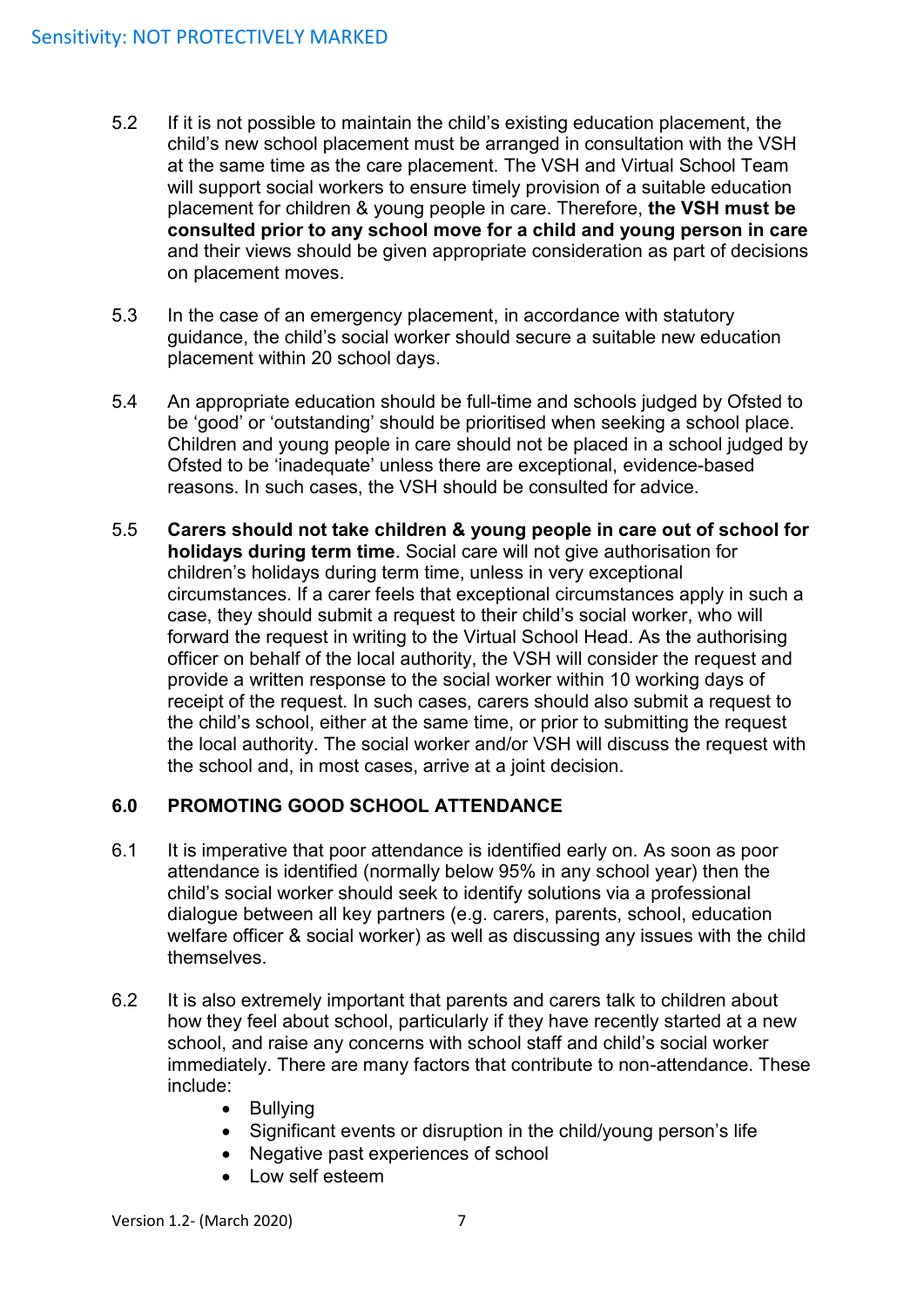- Not understanding or struggling to complete school work
- Lacking friends or support
- Negative peer influences, e.g. having friends who truant
- Health-related issues, including attachment-related or other difficulties with emotional wellbeing.
- 6.3 If appropriate, a **Personal Education Plan (PEP) meeting** should take place to address any difficulties that might have impacted on attendance and plan strategies to improve attendance and address the issues identified. The VSH should be consulted if low school attendance becomes persistent (i.e. below 90%).
- 6.4 **The Virtual School team** is responsible for monitoring the attendance of all Wolverhampton children & young people in care and will contact schools and/or social worker to discuss any children in the cohort whose attendance becomes a cause for concern (i.e. falls below 95%) and to identify actions to address any attendance problems. However, it is important that schools, carers and social workers are diligent and proactive in monitoring school attendance and ensuring that children and young people in care are accessing a suitable education.
- 6.5 If attendance does not improve then consideration should be given to involving the school **Educational Psychologist (EP)** and/or other appropriate professionals for advice, assessment or other intervention. In such cases, the school's EWO should continue to take all reasonable steps to promote good attendance. Cases of persistent absence may also be referred to the Virtual School Team for advice or intervention.
- 6.6 Where entrenched problems of non-attendance cannot be resolved at this level, there may be a need for school leadership and managers in the relevant agencies to consider together the best course of action for the child, with further support from the VSH. The VSH and social worker will jointly ensure that this escalation process is used where required and within appropriate timescales.

#### <span id="page-7-0"></span>**7.0 THE PERSONAL EDUCATION PLAN**

- 7.1 Every child and young person in care must have a Personal Education Plan (PEP), whether they are in education or not, from the term following their 3rd birthday. This is a statutory requirement which summarises the child's developmental and educational needs, ensures access to services and support; contributes to stability, minimises disruption and broken schooling, identifies any learning needs; establishes clear goals and acts as a record of achievement. The PEP an integral part of the child's care plan.
- 7.2 The PEP should contain short term and longer-term targets which are SMART (Specific, Measurable, Attainable, Realistic, and Timed) and achievable. It should also identify who is responsible for ensuring the targets are met, and should build on any other existing plans that the school may already have in place.

Version 1.2- (March 2020) 8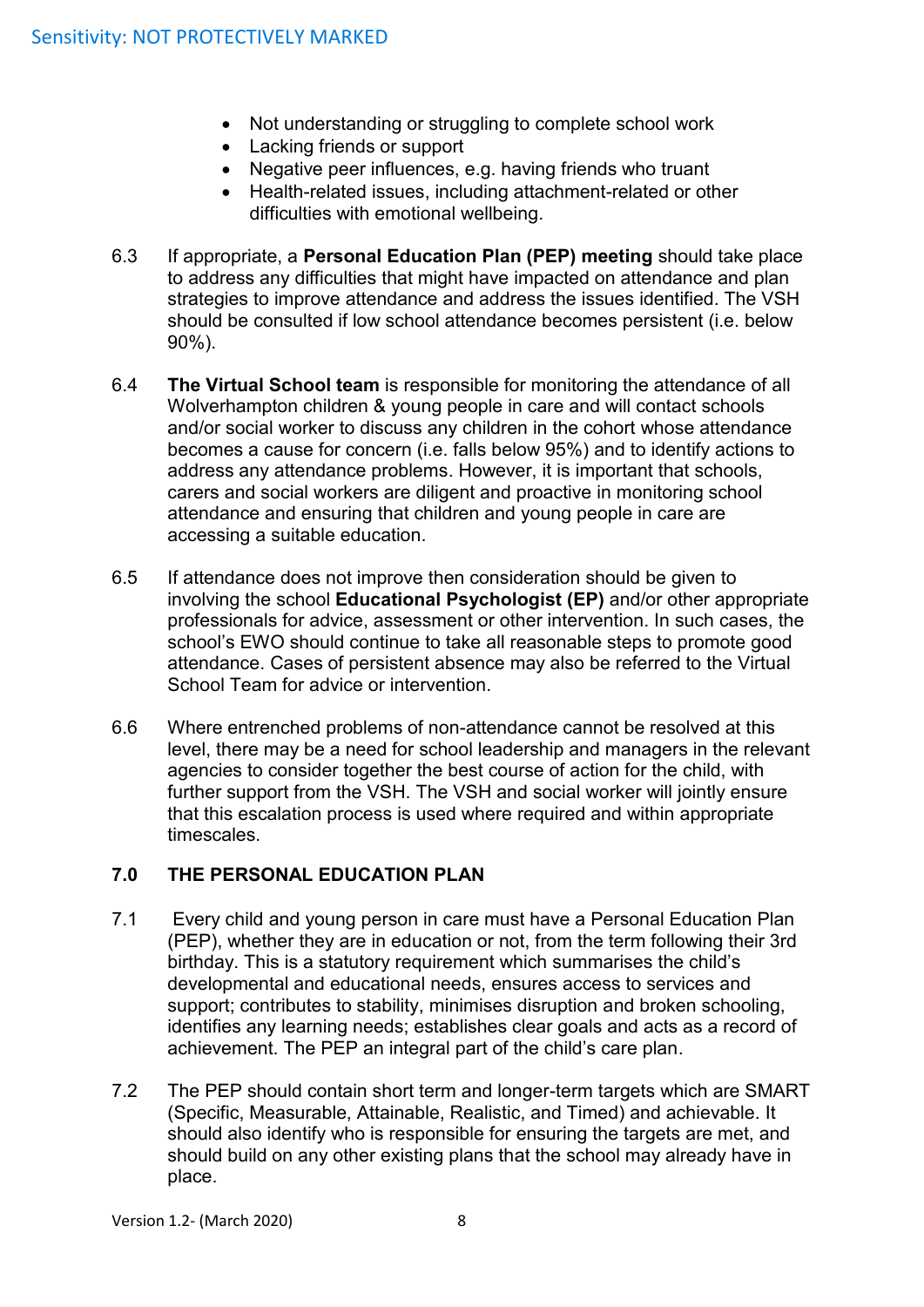- 7.3 Social workers and designated teachers are jointly responsible for ensuring that PEPs are of good quality and all social workers should complete the online course "Quality Personal Educational Planning", which is available on the council's learning hub, prior to completing their first PEP as well as reading the [Electronic PEP User Guide.](file://///core/data/AdultsAndComm$/CYP/Shared%20Information%20(Read%20Only)/Children%20and%20Families/C&F%20-%20Policies,%20Procedures%20and%20Protocols/INDEXNEW_files/DO%20NOT%20USE/Alpha/L/LAC/Electronic%20PEP.pdf)
- 7.4 For children & young people in care in **Early Years** (from the term following their 3<sup>rd</sup> birthday to school reception year) a dedicated Early Years PEP form is available in WORD format on Carefirst/Eclipse and should be used.
- 7.5 For pupils in **year 1 to year 11** in schools, the PEP is in electronic format on the Eclipse system. All CYP social workers should therefore ensure that they have access to Eclipse and are familiar with how the PEP works. The Virtual School Team will ensure that Designated Teachers in schools are also granted access to the PEP on Eclipse and regularly provide training and advice on effective PEP completion.
- 7.6 **16+ PEP** form is available in WORD format on Carefirst/Eclipse and should be completed for all children and young people in care in school years 12 and 13. PEPs are also recognised as good practice for care leavers and Wolverhampton recommends that they are provided for care leavers aged 16- 18 who are in education and/or training. The Education, Employment & Training (EET) Co-ordinator will support social workers and young person's advisors in completing the 16+ PEP.

### <span id="page-8-0"></span>**7.7 PEP Process & Timescales**

- 7.7.1 When a child enters care, a PEP must be completed in time for the initial (20 working days from the date the child enters care) review of the care plan. It must then be scrutinised by the Independent Reviewing Officer (IRO) as part of that initial review meeting. The child's social worker must contact the designated teacher in the child's school to inform them as soon as a child enters care, or a child and young person in care starts to attend a new school, to initiate the PEP process.
- 7.7.2 Subsequently, PEPs are reviewed at least every 6 months.
- 7.7.3 Statutory guidance states that the PEP should be reviewed termly.<sup>1</sup> A full termly PEP meeting is good practice. However, provided the full PEP is reviewed in a dedicated meeting at least every 6 months, the third review in that school year can be done less formally, provided the PEP is meeting the child's needs and they are making good progress. For example, a telephone call or email conversation may take place between the social worker and designated teacher, to check progress against learning targets and address any issues. In such cases, the social worker and/or designated teacher should speak to the child and their carer to confirm they are happy with the PEP and

 $\overline{a}$ 1

https://assets.publishing.service.gov.uk/government/uploads/system/uploads/attachment\_data/file/683556/Prom oting the education of looked-after children and previously looked-after children.pdf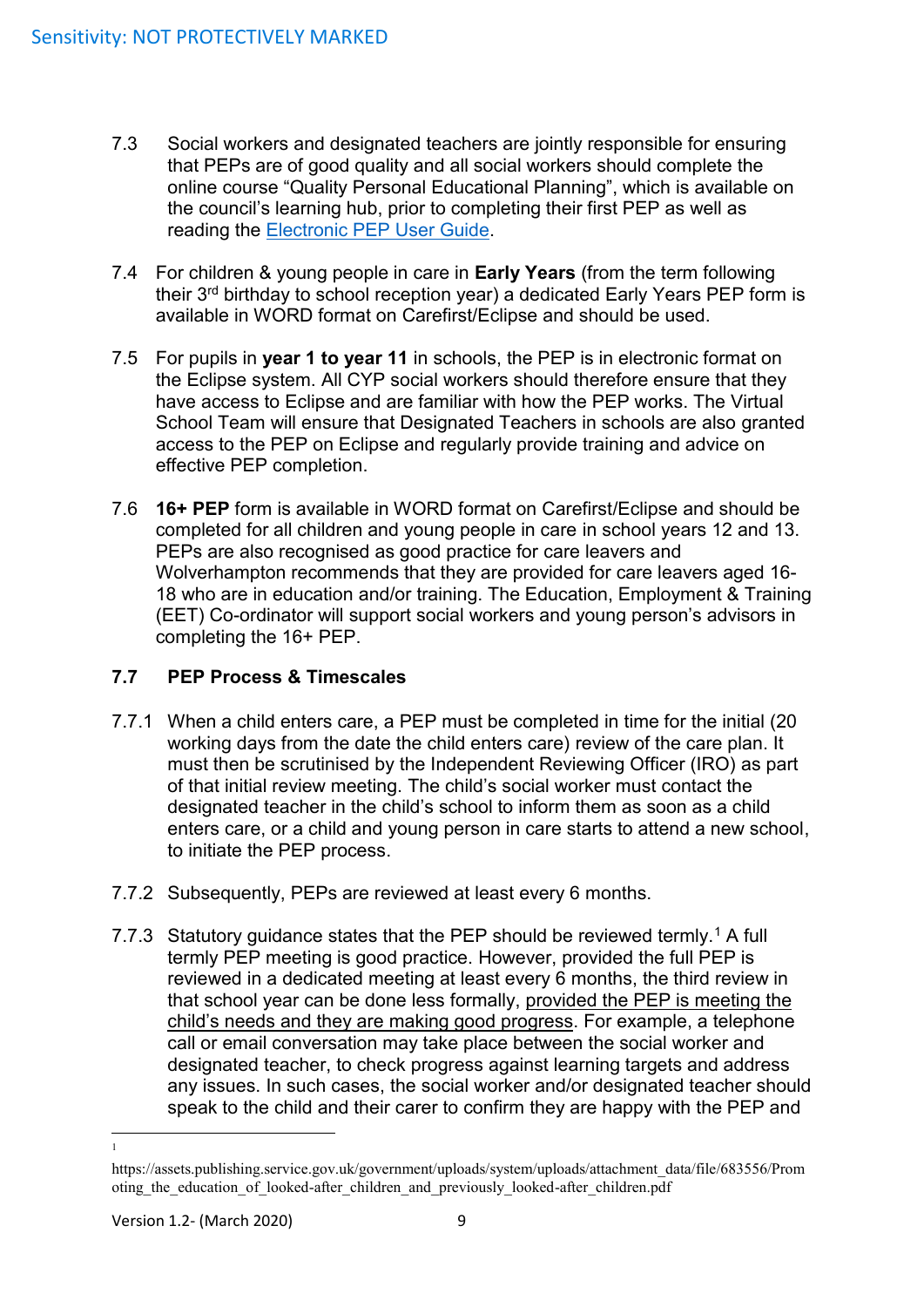the child's progress, and understand any changes that have been made. If significant changes are required, however, then a formal PEP meeting should be convened. The PEP should also be reviewed prior to any significant change to the child's education (e.g. a change of timetable or provision).

- 7.7.4 The PEP should also be reviewed if a child's levels of need require more frequent monitoring arrangements. An early or emergency PEP should be convened if there are significant concerns about a child's progress, wellbeing or placement at school.
- 7.7.5 In most cases, additional contact will be made by the Virtual School Team with Designated Teachers each term to monitor the child's attainment and attendance. However, this is to support, not supplant, the contact made by the social worker. Social workers should still, therefore, ensure that they have at least termly contact with the schools that their children attend. Regular communication between school and social worker is vital.
- 7.7.6 Following each PEP meeting, the agreed PEP targets should be implemented without delay. The **designated teacher** leads on how the PEP is developed and used in school, ensures that it is a 'live' and comprehensive document, and carefully monitors the progress of each child toward their individual targets. It is likely, however, that other attendees of the PEP meeting will have actions identified for them, and they will need to ensure effective communication between PEP meetings.



7.7.7 In line with DfE statutory guidance, if a child also has an Education and Health Care Plan (EHCP), the IRO should ensure review of the care plan, including the PEP, is appropriately linked with the statutory review of the EHCP where possible. Children's plans should always work cohesively together.

### <span id="page-9-0"></span>**7.8 Early Years PEP**

- 7.8.1 All children and young people in care should have an up-to-date PEP in place from the term following their 3rd birthday. There is a dedicated Early Years PEP form available for use in early years (age 3 to school reception year). The school-age PEP form should then be used from school year 1 upward.
- 7.8.2 The Early Years PEP should be completed and reviewed in the same way and to the same timescales as the school PEP, in a discussion between the social worker, carers and Early Years education provider. The should capture the child's progress to date across the Early Years framework and set SMART, individualised learning targets for the child. The Early Years PEP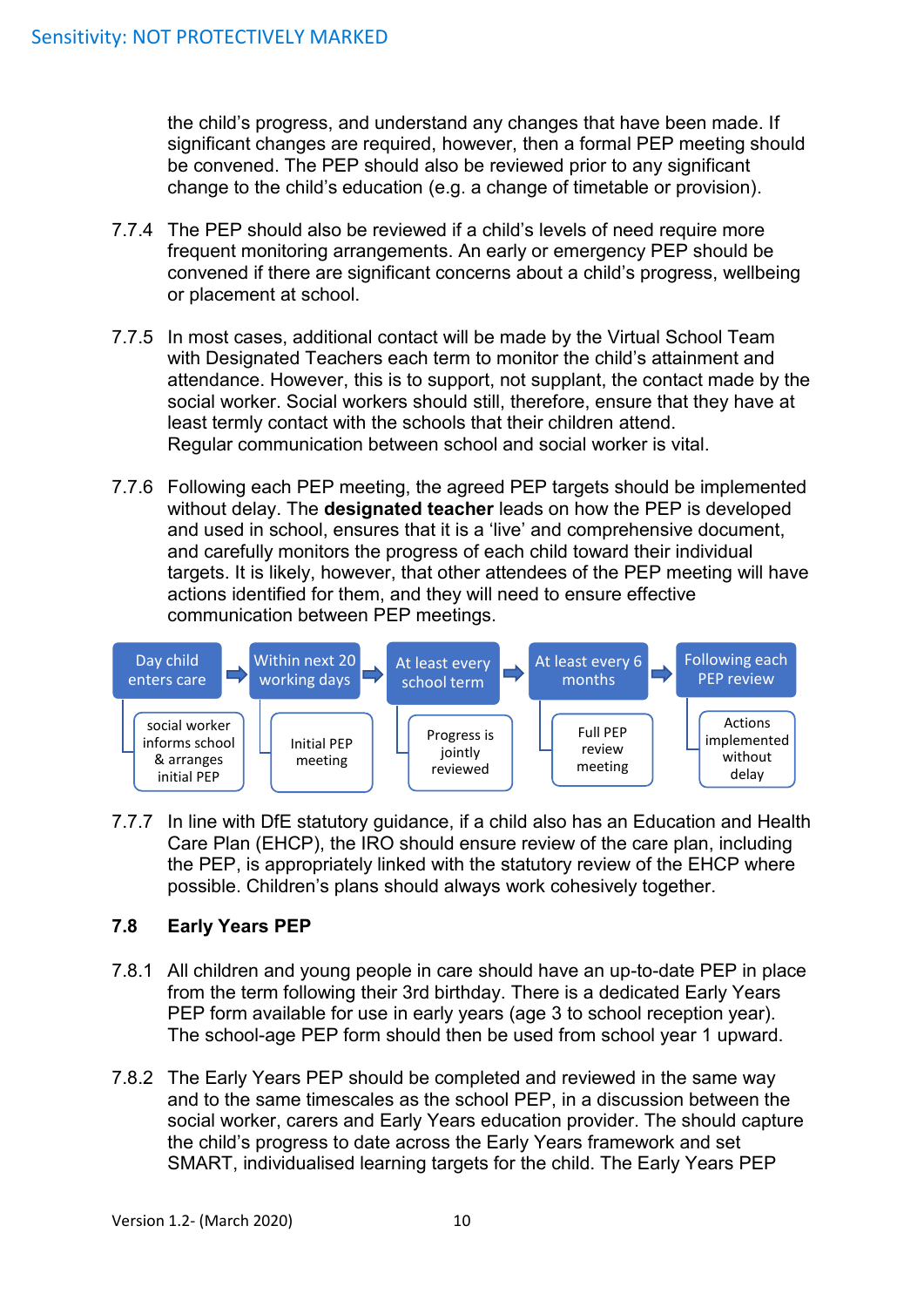also sets out the provider's use of the Early Years Pupil Premium, which is allocated to providers by the Virtual School Head. If a child is not accessing an Early Years education provision they should still have a PEP, which is written by the social worker and carers.

7.8.3 PEPs can also be written for children and young people in care aged 2 and this is seen as good practice, however it is a firm requirement that the PEP will be in place from the school term following the child's third birthday.

#### <span id="page-10-0"></span>**7.9 Post-16 PEPs**

- 7.9.1 All children and young people in care in school years 12 and 13 (aged 16/17) should have a quality, up to date PEP. It is also good practice for care leavers to have a PEP.
- 7.9.2 The 16+ PEP form should be utilised for all post-16 PEPs. The frequency of the care leaver PEP should be the same as the regular PEP (this should be organised to work in harmony with the Pathway Plan).
- 7.9.3 Attendees at the PEP meeting should include the care leaver, personal advisor and appropriate individuals from the tutor/college/training provider. The meeting should normally be chaired by the education provider and the Young Persons Advisor's (YPA) should ensure that the completed PEP is logged onto the child's electronic file, and that all attendees are provided with a copy.

### <span id="page-10-1"></span>**7.10 The PEP Meeting**

- 7.10.1 The PEP meeting should usually be chaired by the designated teacher, as it is a meeting specifically focussed on education. Everyone attending the meeting must be encouraged to make an appropriate contribution so they can give their views and raise any issues or concerns related to the child/young person's education. All attendees should contribute to target-setting and identifying support to enable the young person to achieve their potential. All attendees have a duty to ensure that a true reflection of the meeting is documented on the PEP form.
- 7.10.2 In Wolverhampton the young person is made aware by either the Designated Teacher or the carer that there is going to be a meeting held where his/her social worker, Designated Teacher and parent/carer are going to be talking about his/her education. Individual roles should be clarified prior to the initial PEP meeting. The child or young person should be given the option of whether they would like to attend or not. However, social workers and Designated Teachers should take all reasonable steps to support the active participation of children or young people in co-producing their plan. This may mean, for example: scheduling the meeting at a time that works for the child or young person and does not disrupt their learning; ensuring that data and basic information is shared before the meeting; enabling the young person to be supported by a friend; enabling them to attend for only part of the meeting, and ensuring that language used is accessible. PEP meetings should be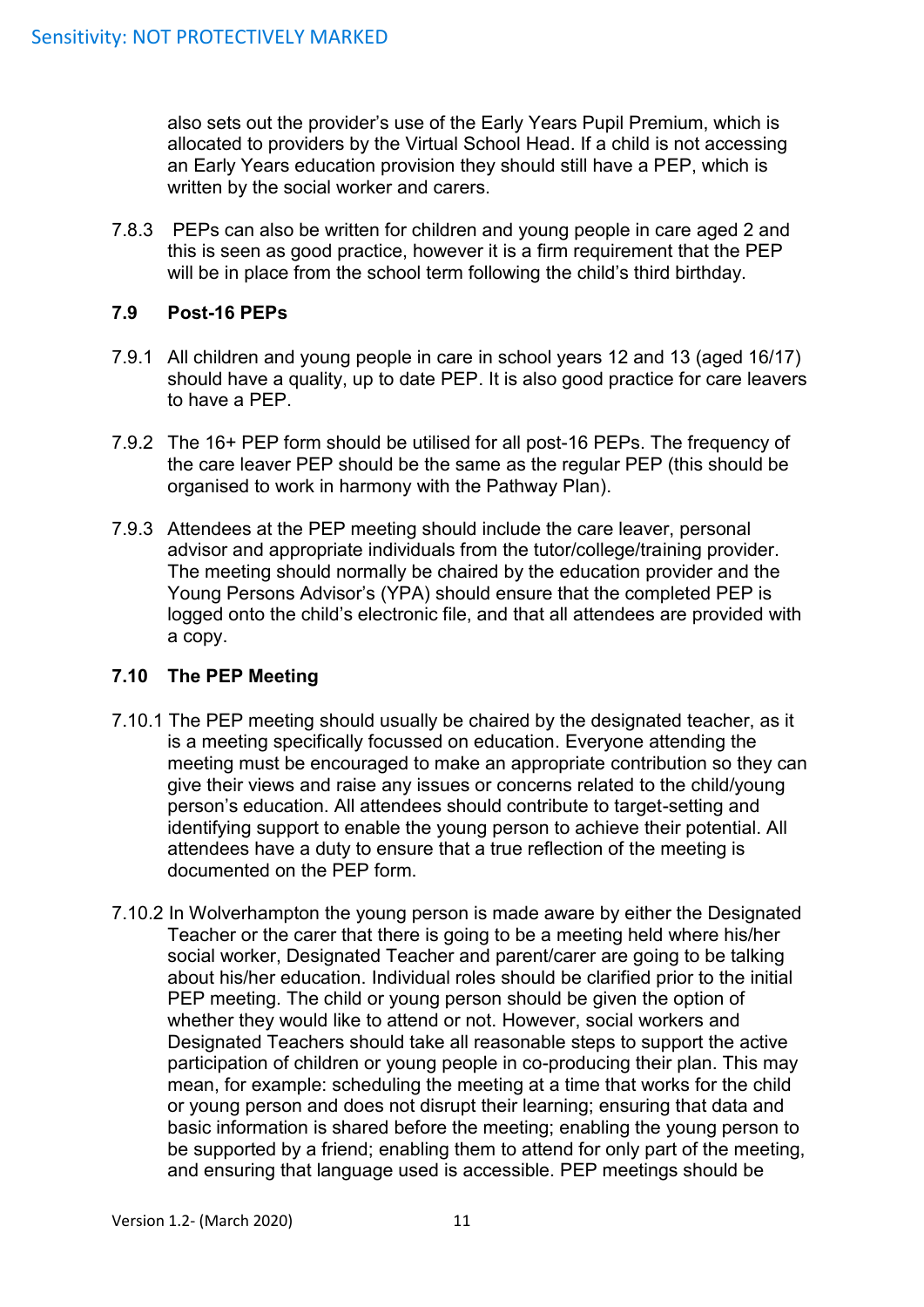conducted in accordance with restorative practice (RP) principles (training in RP will be made available to designated teachers by the VSH).

- 7.10.3 If the child or young person decides not to attend they should still be encouraged to contribute their views via the pupil view section of the form. It is also important that it is agreed who will feed back what was discussed during the PEP meeting, what targets have been decided on their behalf and what they need to do to achieve them. This feedback also gives the child or young person opportunity to agree/disagree with what was discussed, and the chance to make any changes.
- 7.10.4 Once the PEP meeting has taken place the social worker and designated teacher are able to access the PEP at any time via the Eclipse system. The form can be printed and a printed copy should be given to the child and their carer. If possible, the PEP should be printed and disseminated at the end of the meeting.

### <span id="page-11-0"></span>**8.0 THE PUPIL PREMIUM PLUS**

- 8.1 The Pupil Premium Plus (PP+) is the vehicle for giving extra support to children and young people in care in school, and local authorities have been provided with funding allocations on the basis of £2300 per child in care (reception to year 11). The PP+ grant is managed by the Virtual School Head.
- 8.2 All children and young people in care are eligible to be supported by the funding, although the VSH can exercise discretion as to how much, if any, allocated to individual schools.
- 8.3 Wolverhampton allocate £1700 per pupil, per annum, to schools to support the educational progress of each Wolverhampton child and young person in care.<sup>2</sup> This money will be sent directly to the School in 3 termly instalments. Occasionally, a greater or lesser amount may be allocated because it is recognised that some pupils will require more support, or a more specialised form of support, than others. Pupil Referral Units and alternative providers, where they are a child's main education provider, will receive the funding in the same way as schools.
- 8.4 The remaining grant will be retained by the VSH. This is to strengthen the work of the Virtual School, to enable interventions to take place for high tariff pupils (e.g. specific assessments, tuition or interventions), as well as to support training for key partners. In some cases, the funding may be to fund initiatives to support a group of Wolverhampton children and young people in care, including those placed both in and out of the City.

#### <span id="page-11-1"></span>**8.5 What can the Pupil Premium Plus be used for?**

8.5.1 The school's allocation of **Pupil Premium Plus should be used to support each child's individual learning targets, as contained in their PEP**. The

**<sup>.</sup>** <sup>2</sup> Amounts are correct as of 2018-19 and 2019-20 financial years.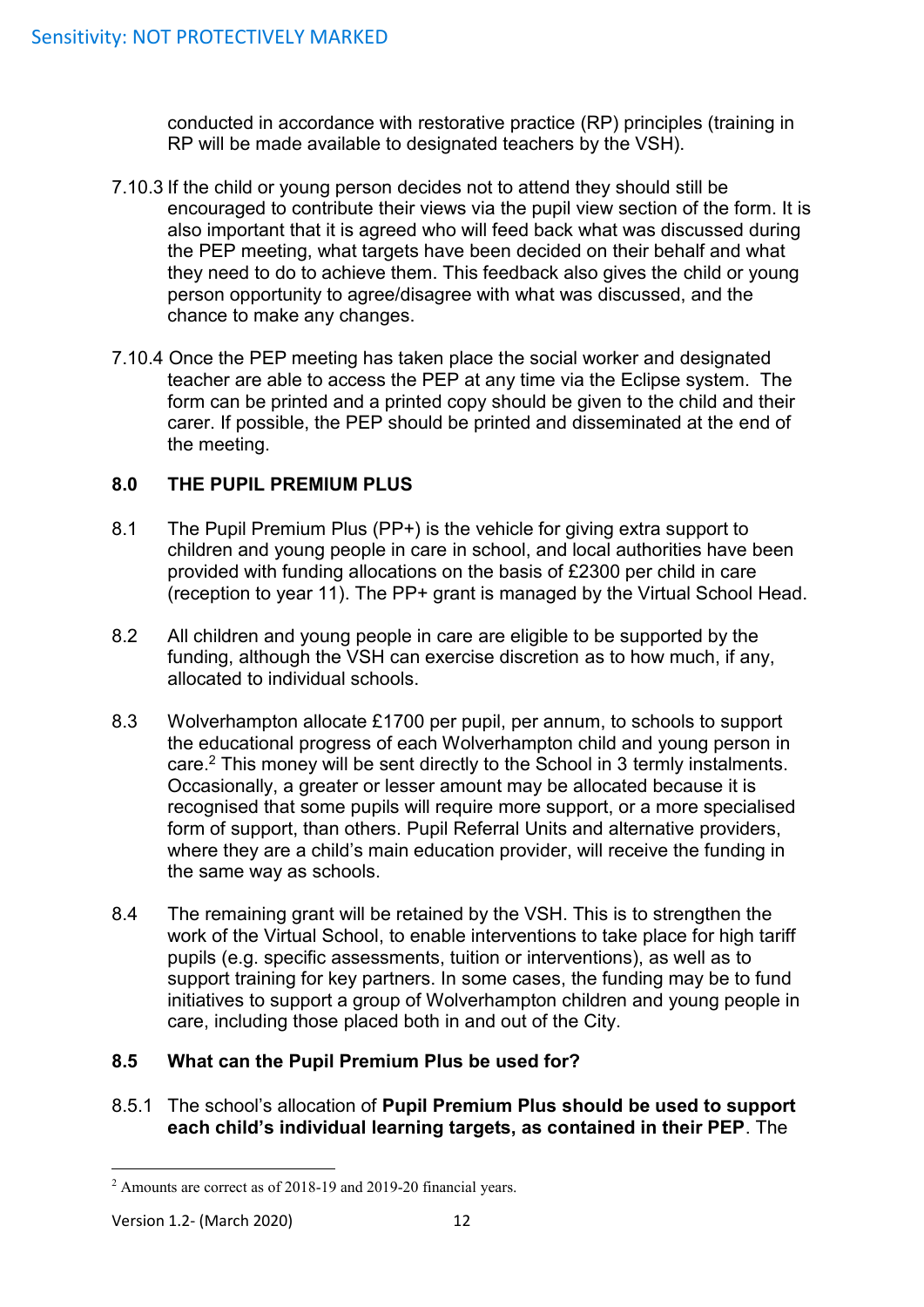PEP meeting, therefore, is the most appropriate forum in which to plan the use of the funding.

- 8.5.2 It is expected that PP+ will be used by schools to fund specific interventions such as 1:1 or small group tuition, specialist TA support, mentoring etc. can be used to fund wider interventions and support such as educational trips and excursions or ICT equipment such as laptops, as well as therapeutic work and relevant CPD for school staff. However, the child's PEP should clearly state how such approaches will support their learning targets and ultimately raise their attainment in school. It is recognised that some children will require more support than others, and PP+ can be a vehicle to support that differentiation. If a school wishes to request additional Pupil Premium Plus funding for a Wolverhampton child or young person in care, the Headteacher or designated teacher can contact the Virtual School Head. Additional funding will only be allocated where there is an exceptional need, however, and the available funding will be limited.
- 8.5.3. Interventions funded through PP+ should be evidence-based and informed by considerations of value for money. **See Appendix C** for Wolverhampton Virtual School's guidance on appropriate use of the funding. The Education Endowment Fund (EEF) provide guidance on effective interventions to raise attainment. 3
- 8.5.4 PP+ can sometimes be utilised by schools to fund initiatives to raise the achievement of a number of children and young people in care at once. However, it should not be subsumed by the school into a more general fund for inclusion or vulnerable pupils. The grant is provided purely to raise the attainment of children and young people in care.

### <span id="page-12-0"></span>**8.6 Accountability for Pupil Premium Plus**

- 8.6.1 The Virtual School Team will audit PEPs for quality on an ongoing basis and will review the use of Pupil Premium Plus via this process, and through regular communication with schools, social workers and IROs. All audit results will be communicated to the child's school and/or social worker. The VSH will provide an overview of the results of PEP audits in a termly report which will provided to senior managers and summarised in the VSH annual report.
- 8.6.2 The Virtual Head can retain or withdraw Pupil Premium Funding at any time if the child or young person does not have a good quality up to date PEP with clear evidence of how the funding is being spent to support the child's progress.
- 8.6.3 The designated teacher in the child's school is expected to lead on deciding the best use of the PP+, and to monitor, review and evidence its impact. However, the child, and their social worker and carer, should contribute to the discussion about how the funding should be used. Their views should be

**.** 

<sup>3</sup> https://educationendowmentfoundation.org.uk/evidence-summaries/teaching-learning-toolkit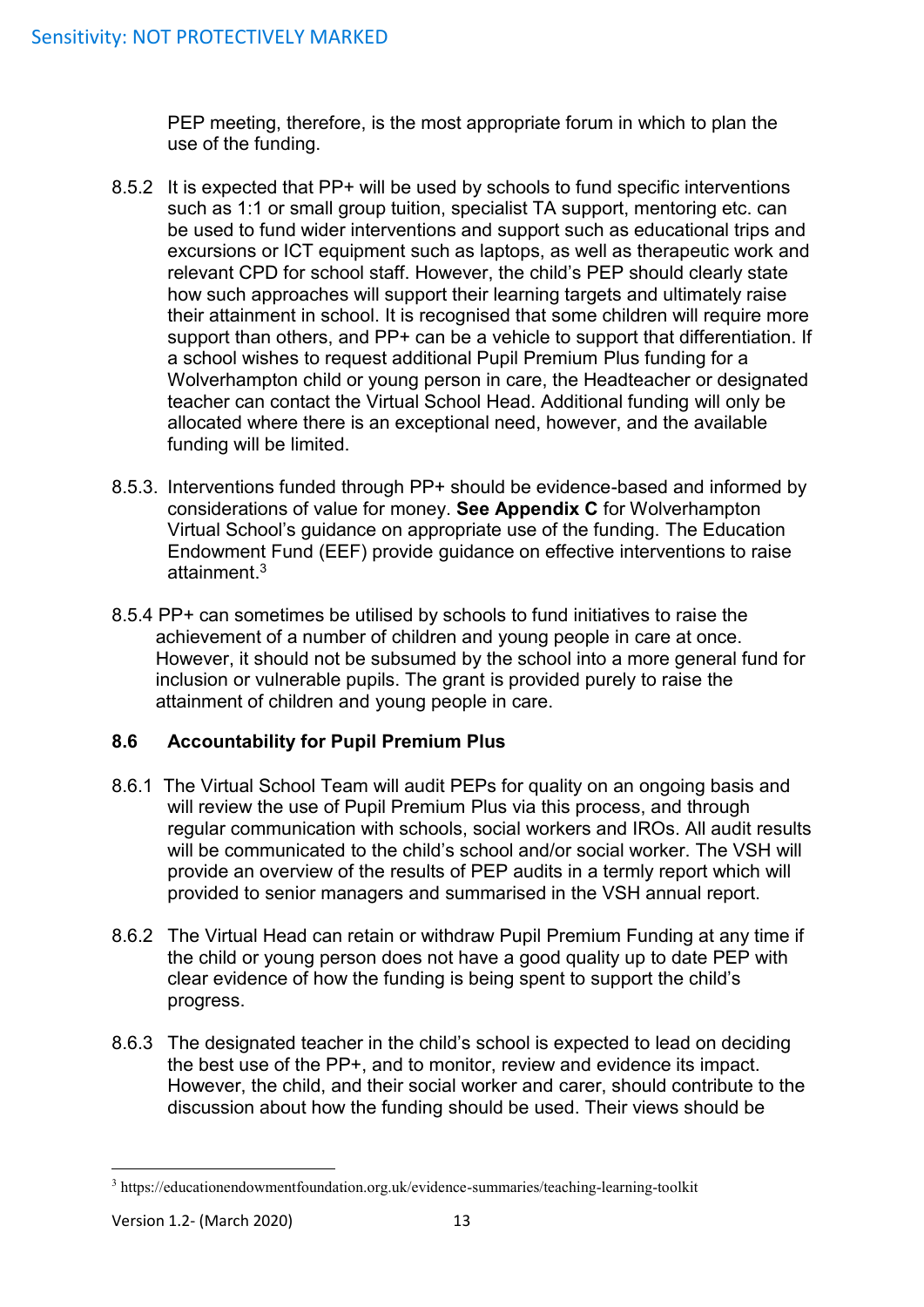given due consideration by the school, thus highlighting the importance of their attendance at the PEP meeting.

- 8.6.4 The Virtual School Head also manages the **Early Years Pupil Premium** for Children & Young People in Care. An allocation of £300 per academic year will be provided to Early Years Providers for all Looked after Children aged 2 upward. This will be allocated in termly allocations of £100 per term.
- 8.6.5 The Early Years Pupil Premium must be spent by the education setting or provider in line with the needs and targets outlined in the child's Early Years Personal Education Plan.
- 8.6.6 The Virtual School Team will audit the quality of Early Years PEPs and monitor the use of the Pupil Premium for this cohort. A dedicated Education Support Officer for children in care in Early Years will lead on this work.
- 8.6.7 It is important that there is transparency about how the Pupil Premium Plus and Early Years Pupil Premium have been used to improve the achievement of pupils. Designated teachers are responsible for ensuring that the use and impact of Pupil Premium is clearly evidenced in the PEP.
- 8.6.8 The local authority as the 'corporate parent' must be kept informed about how the pupil premium for children and young people in care has been used to support their educational attainment through existing report supplements, including the annual Virtual School Report and termly PEP audit reports.
- 8.6.9 Decision making and accountability for the Pupil Premium rests with:
	- The VSH- to demonstrate how pupil premium funding is managed by the virtual school and its impact on raising achievement for children and young people in care
	- Schools are accountable for the educational attainment and progress of all disadvantaged pupils, including pupils in care, and the Designated Teacher is responsible for ensuring that the school's allocation of Pupil Premium Plus is being effectively utilised in accordance with statutory guidance.
- 8.6.10 Any disagreements about a request or how funding should be used should be directed to the VSH if a disagreement by the PEP attendees cannot be resolved. Where the Virtual Head is unavailable, the responsibility will be delegated to the Teacher Adviser in the Virtual School Team.

#### <span id="page-13-0"></span>**9.0 THE ROLE OF CARERS IN SUPPORTING EDUCATION**

9.1 Foster carers and residential carer staff have a pivotal role in ensuring that the importance of education is actively promoted for children and young people in their care, and that their achievement is maximised. Carers should ensure that they work in partnership with schools, social workers, the Virtual School Team and other key partners, as appropriate, to ensure that their child's education meets their needs.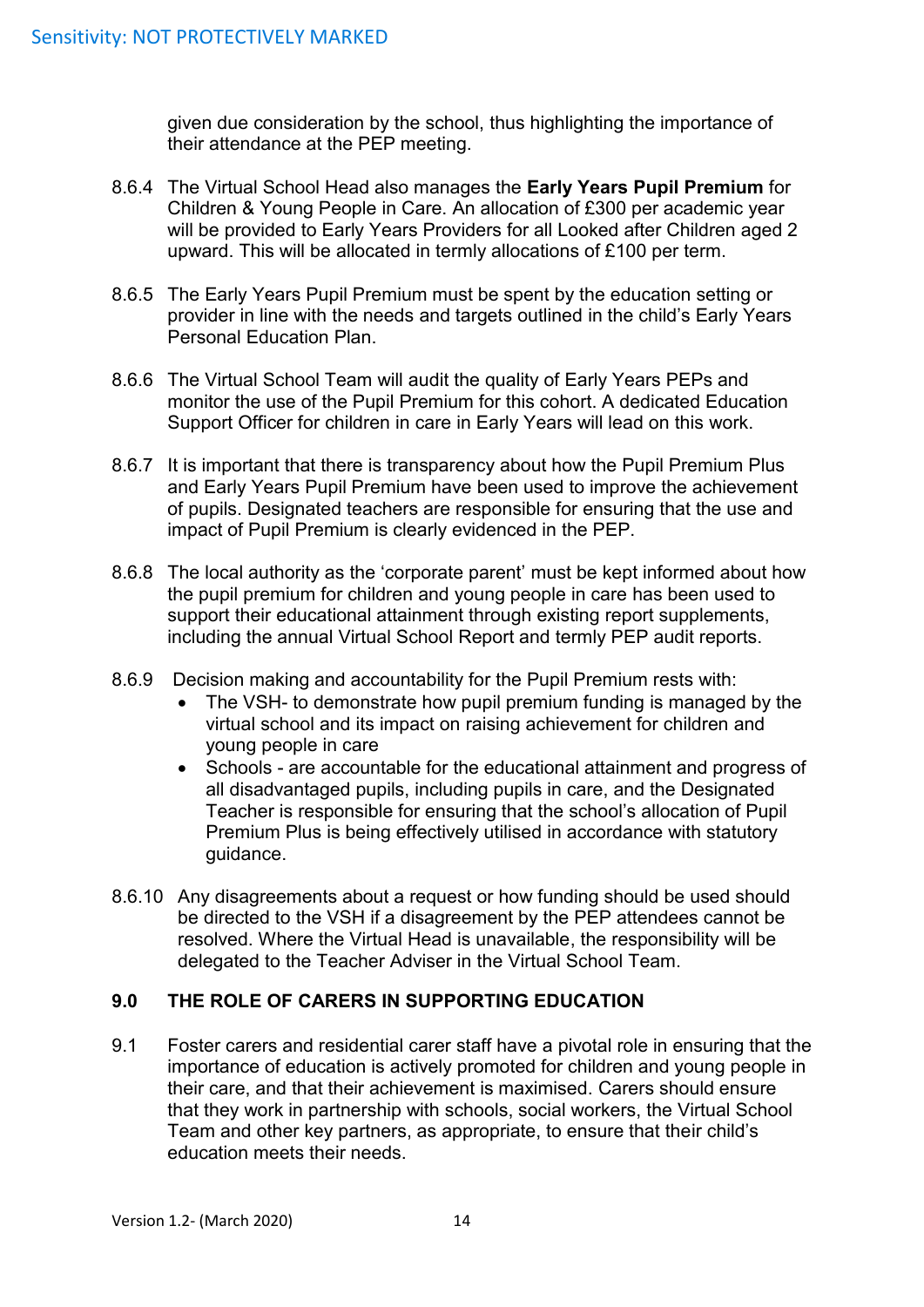9.2 Foster carers and residential carer staff must ensure that they promote and represent the best interests of the young person and facilitate their regular attendance at school. They will also facilitate their children's prompt arrival at school with the necessary school uniform and equipment.

Foster Carers shall facilitate contact arrangements for children by taking them to designated Contact Venue.

Foster Carers are expected to transport children to and from school.

Where a Foster Carer transports a child to school and the journey is 2 miles or over for a child aged 7 and under or 3 miles and over for a child aged 8 and over they will receive a payment of 45 pence per mile over this distance which will be calculated in advance of the placement and added to the child's fostering allowance.

If a child moves school whilst in placement within the term the Carer is responsible for notifying their supervising social worker. The supervising social worker is responsible for amending the service agreement via the Placement Support Team.

For more details for see [Fees and Allowances for Foster/Family &Friends](file://///core/data/AdultsAndComm$/CYP/Shared%20Information%20(Read%20Only)/Children%20and%20Families/C&F%20-%20Policies,%20Procedures%20and%20Protocols/INDEXNEW_files/DO%20NOT%20USE/Alpha/F/fostering/1.8Fees_AllowancesPolicyApril20.pdf)  [\(Connected Person\) Carers](file://///core/data/AdultsAndComm$/CYP/Shared%20Information%20(Read%20Only)/Children%20and%20Families/C&F%20-%20Policies,%20Procedures%20and%20Protocols/INDEXNEW_files/DO%20NOT%20USE/Alpha/F/fostering/1.8Fees_AllowancesPolicyApril20.pdf).

- 9.3 Foster carers will not book family holidays during school term time; see section 5 for further detail.
- 9.4 Carers should familiarise themselves with the educational histories and needs of young people in the home. This will include attending Personal Education Plan meetings, contributing fully to the discussion and planning, and securely retaining a copy of the child's up-to-date PEP. There is a section on the PEP which relates specifically to how carers support the child's education; this should be fully completed at the PEP meeting with the carer's input.
- 9.5 Carers will make every reasonable effort to provide facilities that are conductive to study and to homework. This should include a suitably quiet and comfortable space with a desk, stationary and other necessary equipment such as appropriate books, computer and internet access (carefully monitored to ensure safety). Wolverhampton's foster carer training programme will provide guidance on these and other matters related to education support. A library membership should also be made available.
- 9.6 Children and young people should be actively encouraged and supported where necessary to do homework and other private study. The Virtual School Team will make training and resources available to carers to help them to support safe and effective study, such as the online learning resources and guidance on study skills and supporting learning at home.
- 9.7 Foster carers and residential care staff will maintain regular contact with their child's school or education provider. This will include attending parents'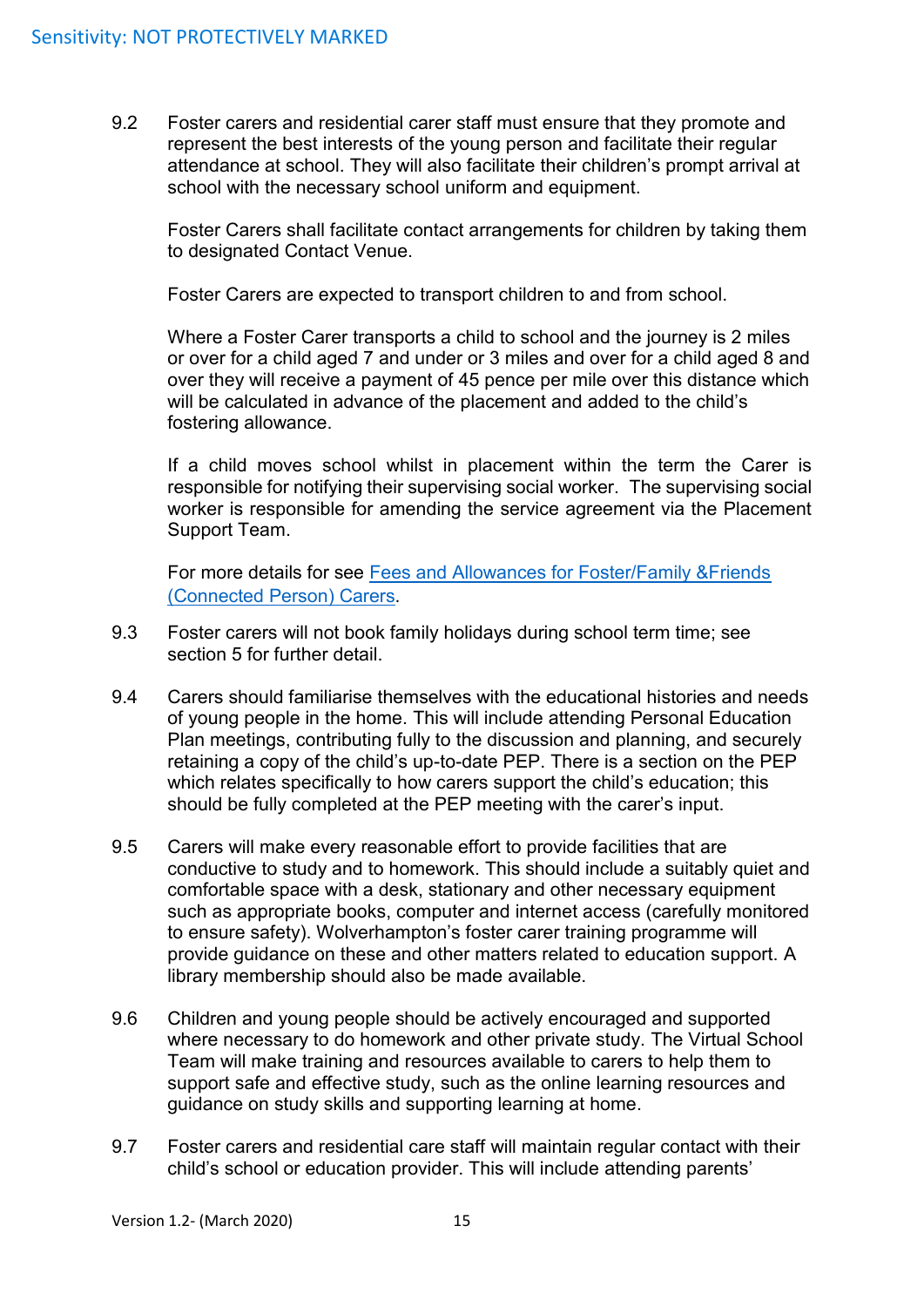meetings / evenings, PEP meetings and other school events such as school sports days and curriculum days, which would normally be attended by the parents of the other children at the school.

- 9.8 Children and young people should be encouraged to participate in positive extra-curricular activities. Carers will actively promote their children's attendance at clubs and other activities, both in and out of school, appropriate to their age, abilities, interests and aptitudes. Other factors that are specific to children and young people, such as cultural and other identity factors, should be given due consideration and priority when planning educational activities.
- 9.9 The Fostering Team will ensure that foster carers are aware of, and act in accordance with, the statutory duty on local authorities to promote the education of children and young people in care, statutory duties regarding school applications and admissions, exclusions and the Special Educational Needs (SEND) Code of Practice.

#### <span id="page-15-0"></span>**9.10 Foster Carers of Children in Early Years**

- 9.10.1 As a corporate parent who wants the best for their children, the Council expects, under normal circumstances, for children in care at Early Years Foundation Stage (EYFS) to attend a suitable nursery or other registered Early Years provision. This should take place from the term following their third birthday. Any exceptions to this (e.g. when a child would benefit from more time to develop a secure attachment with their carer) will be discussed at the child's statutory review.
- 9.10.2 Thirty hours of free nursery provision is available for all children and young people in care from age 3. This entitlement can be taken at either a maintained, private or independent nursery. Children can access their entitlement from a term after their third birthday. Internal foster carers should contact Wolverhampton's Fostering Team if they wish to claim their free child care. A designated officer in the Fostering Team will process applications within the appropriate timescales. Carers with independent fostering agencies should contact their agency regarding this, and for further support.
- 9.10.3 It is expected that foster carers will seek to secure an appropriate Early Years education provider for a child within their care upon the child's third birthday. It is important that the setting (particularly if it is a school based nursery) is notified that the child is in care as this will ensure priority in most settings when allocating places. This will also enable the VSH to release the Pupil Premium funding for children and young people in care in Early Years (aged 3 upward) to the provider. This is £300 per annum, normally allocated in termly instalments of £100.
- 9.10.4 It is recommended that foster carers try to secure a place at more than one nursery unless the chosen nursery can guarantee a place at the time of enquiry. Foster carers should also, where possible, seek a place in a setting with an OFSTED judgement of good or outstanding. This will ensure that the child is receiving the highest quality provision available.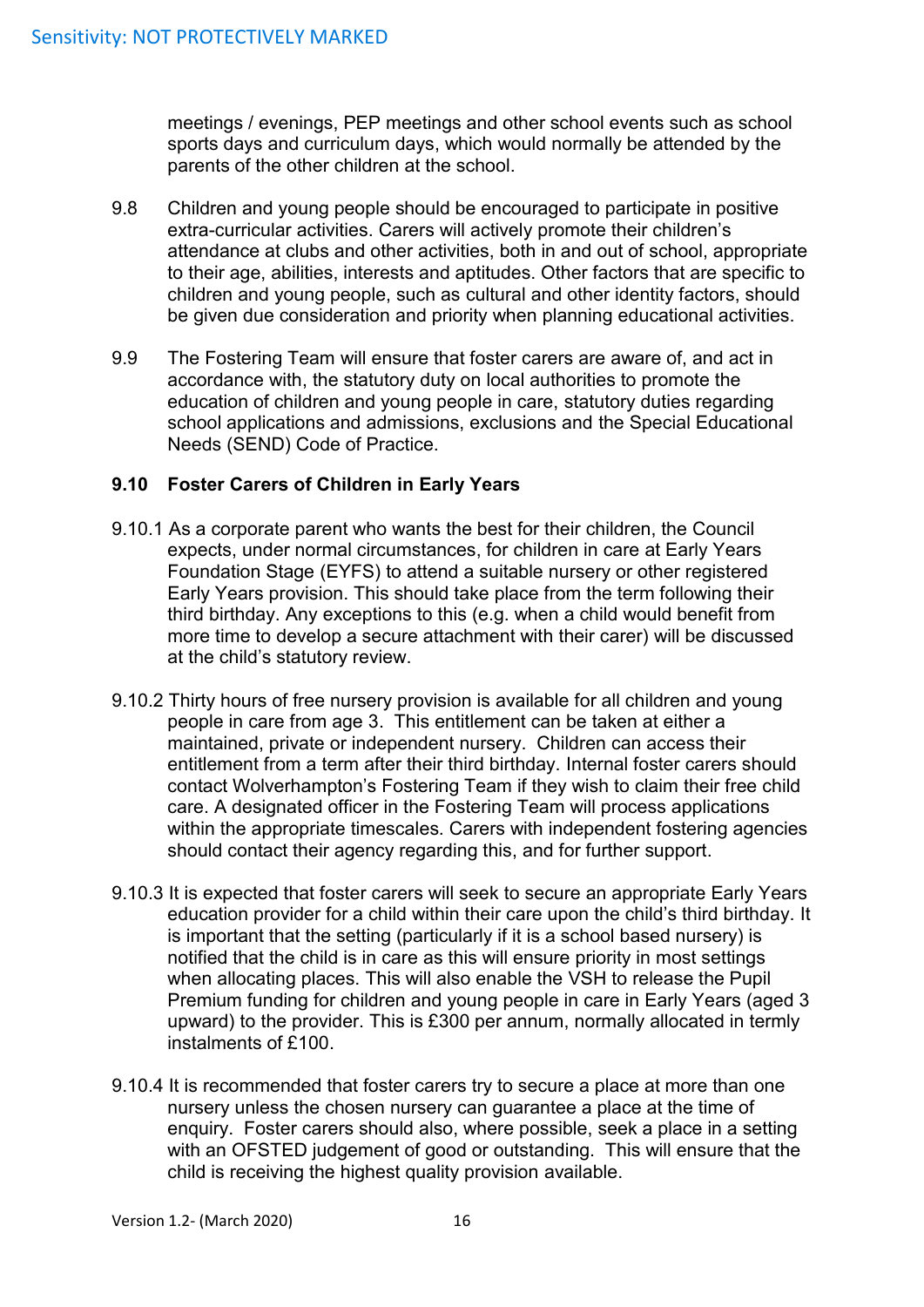- 9.10.5 Foster carers should attend any opportunities offered by the setting, such as parent's evenings, to discuss their child's progress. They should also seek opportunities to speak to staff within the setting as to what can be done in the home environment to support the child's development. The council's Early Years Team and Virtual School Team can provide further advice and offer training for carers in supporting learning at EYFS.
- 9.10.6 Where foster carers experience difficulties in finding or securing a place for the child within their care they should speak to their supervising social worker and/or the Virtual School Education Support Officer for EYFS on 01902 556951 who will support in finding a suitable setting.
- 9.10.7 Each child at EYFS, from the term following their 3rd birthday, will have an Early Years Personal Education Plan (PEP) which will be initiated and managed in the same way as other PEPs (see section 8). Carers should always attend their child's EYFS PEP meeting and contribute to the review in the same way as for other PEP meetings.
- 9.10.8 The requirement for a Personal Education Plan, and allocation of the Pupil Premium, relates only to Wolverhampton children and young people in care from the term following their third birthday. However, while not a firm requirement at age 2, where children aged 2 are attending a registered early years provision, it may be deemed beneficial for them to have a PEP. Carers can discuss this with the education provider and child's social worker, if they feel it could be beneficial.
- 9.10.9The Virtual School team will monitor the educational progress and planning of all Wolverhampton children and young people in care, including 2-year-olds where they are attending a registered early years provision. The team can be contacted for further advice and support where required.

### <span id="page-16-0"></span>**10.0 CHILDREN AND YOUNG PEOPLE PREVIOUSLY IN CARE**

- 10.1 Research has also shown that many children and young people previously in care also experience many challenges that disrupt their education and reduce their life chances. In response to this, the Children & Social Work Act 2017 introduced a statutory duty for local authorities to promote the education of children who have left care via an adoption, special guardianship or child arrangements order. The duty applies to children from early years to age 18.
- 10.2 This duty should be discharged by the VSH, through the provision of information and advice to schools and other educators, adoptive parents and other key partners. The VSH will work proactively with adoption support services in making such advice available (for example, around school admissions or meeting the needs of vulnerable children in school) and in responding to requests from educators and adoptive parents.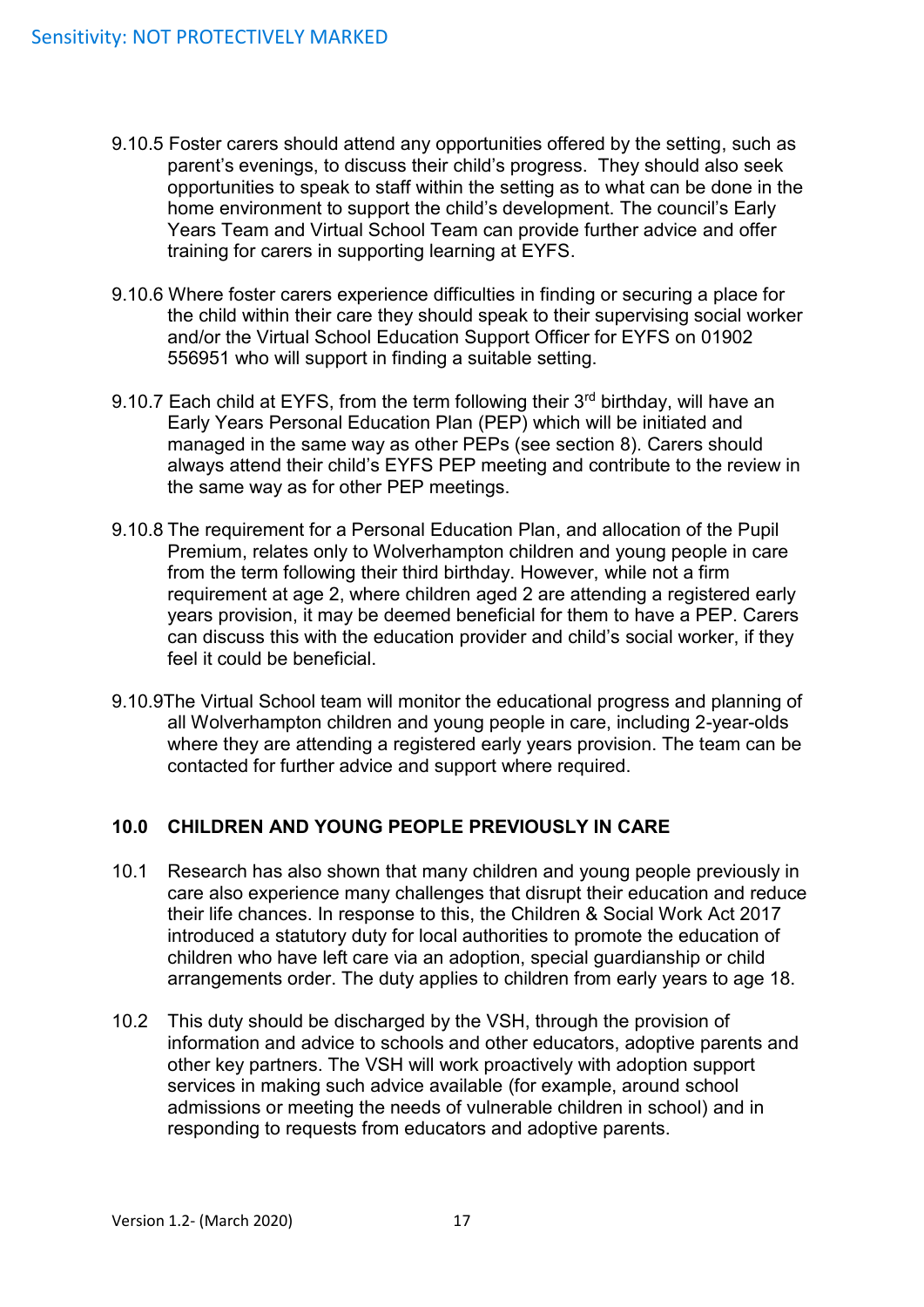- 10.3 However, it is recognised that the local authority is not the 'corporate parent' for children and young people previously in care. Therefore, there is not an expectation to monitor and support the educational progress of children in this cohort and the VSH will not be held accountable for their inclusion or achievement.
- 10.4 Adoption support services, with the assistance of the VSH, will help to ensure that adopted children receive their statutory entitlement to the following benefits:
	- If a child was previously looked after in England prior to being permanently placed, they have the right to priority in school admission
	- Children aged two years-old who have been adopted from care are entitled to a free early education
	- the Early Years Pupil Premium (EYPP) for three and four-year olds goes directly to registered early years providers (including pre-schools, nurseries and childminders) that offer children the free early education entitlement. This is additional funding for early years pre-school settings to improve the education they provide for disadvantaged three and four-year-olds including, but not restricted to, those adopted from care.
	- Schools are also entitled to receive Pupil Premium Plus (PP+) funding for previously looked after children, at a rate of £2300 per pupil, per annum. The funding goes directly to schools, based on January census data.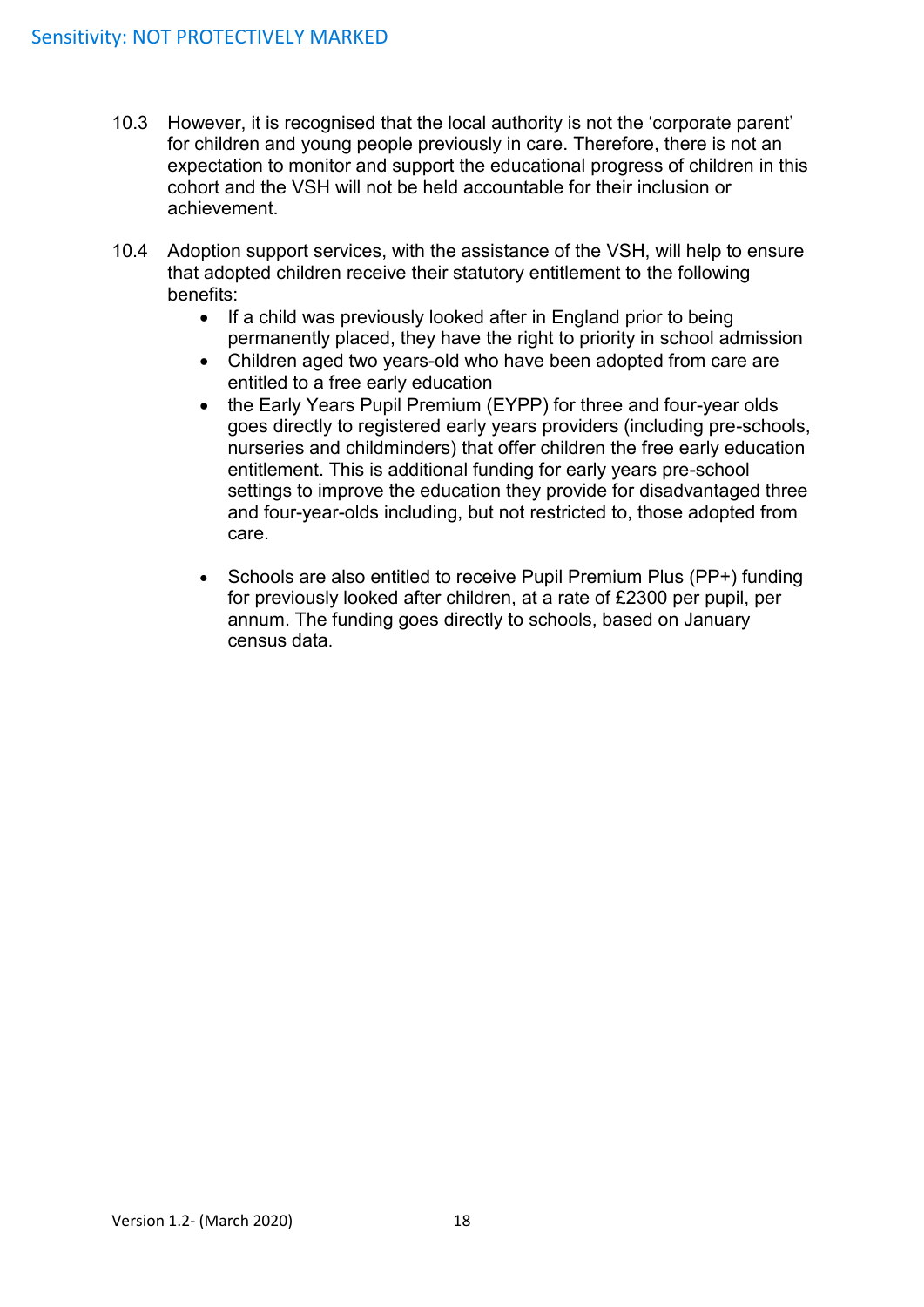VIRTUAL SCHOOL Corporate Parenting & Education Team

## **Appendix A**

## **Pupil Premium Guidance for Designated Teachers**

#### **What is Pupil Premium Plus?**

In 2014 the DfE announced that the "Pupil Premium Plus" would be made available to Local Authorities to support **raising the educational attainment of children and young people in care.** The PP+ is managed by the Virtual School Head (VSH) for Children and Young People in Care. While it is anticipated that Virtual Heads would work in partnership with schools to identify the best ways of using the funding, the VSH has the final say in how to allocate the funding.

#### **2019/2020 Funding**

In Wolverhampton we always allocate the vast majority of funding directly to schools, in the 2019/2020 financial year funding will be made in termly instalments. We retain a small amount for specific projects and interventions such as the volunteer reading programme, additional Assistant EPs support and exam preparation / transition work at Key Stage 4.

Where a pupil becomes looked after part way through a term, PP+ will paid if they become looked after prior to half term, if they become looked after in the second half term PP+ will be paid from the start of the next term. There is an expectation that if a child or transfers school during a term, the school will arrange for any unspent PP+ to be transferred to the new school.

#### **Overarching Principles**

It has been clearly stated by the DfE that, for Children and Young people in Care, the Pupil Premium should be utilised to support the child's individualised learning targets as contained their Personal Education Plan (PEP). It is therefore expected that a breakdown of how each child's funding is being used will be outlined in their PEP. Termly allocations of pupil premium will be allocated to school based on evidence of appropriate use of the pupil premium as recorded in the PEP.

- 1. The Pupil Premium Plus should be used in a targeted way to support specific learning interventions or support for children and young people in care; it should not be subsumed into a more general 'pot' for inclusion or support. It should therefore be linked to SMART Targets which are based on current attainment and progress data. Additionally, for pupils in assessment years (years 2, 6 and 11), we would strongly encourage schools to provide additional 1:1 tuition throughout the academic year. The Virtual School can provide advice on suitable tuition companies.
- 2. The use of a child or young person in care's Pupil Premium should be agreed in the PEP meeting, and clearly recorded in their PEP with costs, description of intervention and an outline of how the impact of the intervention will be measured and monitored. In Wolverhampton's electronic PEP Form these fields will be mandatory. This will allow the VSH to report more clearly on the impact of the PP+ on pupil outcomes. Where spending of PP+ is not clearly shown as above, the Virtual School may withhold PP+ allocation until this is shown.
- 3. The PEP meeting is the forum to decide on the allocation of the pupil premium funding. The school is expected to lead on this conversation as they have the greatest insight into how best to support the learning of their pupils. The VSH recommends that the Designated Teacher for Children and Young People in Care chairs the PEP meeting and therefore the and young people in care review (where the

Version 1.2- (March 2020) 19